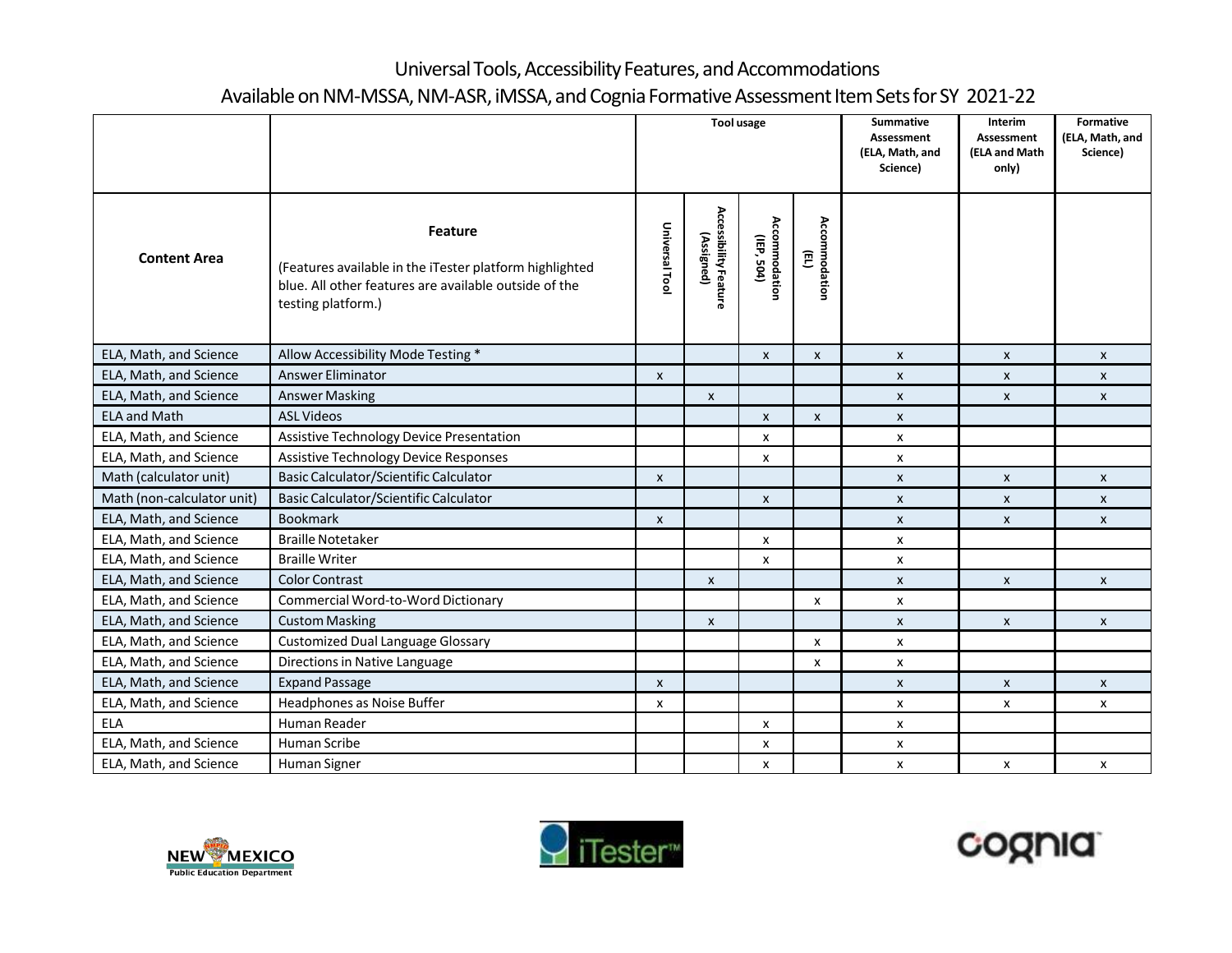## Universal Tools, Accessibility Features, and Accommodations Available on NM-MSSA, NM-ASR, iMSSA, and Cognia Formative Assessment Item Sets for SY 2021-22

|                        |                                                                                                                                                   | <b>Tool usage</b>         |                                     |                             |                                         | <b>Summative</b><br><b>Assessment</b><br>(ELA, Math, and<br>Science) | Interim<br><b>Assessment</b><br>(ELA and Math<br>only) | Formative<br>(ELA, Math, and<br>Science) |
|------------------------|---------------------------------------------------------------------------------------------------------------------------------------------------|---------------------------|-------------------------------------|-----------------------------|-----------------------------------------|----------------------------------------------------------------------|--------------------------------------------------------|------------------------------------------|
| <b>Content Area</b>    | Feature<br>(Features available in the iTester platform highlighted<br>blue. All other features are available outside of the<br>testing platform.) | Universal Tool            | Accessibility Feature<br>(Assigned) | Accommodation<br>(IEP, 504) | Accommodation<br>$\widehat{\mathbb{E}}$ |                                                                      |                                                        |                                          |
| ELA, Math, and Science | Human Signer for Test Directions                                                                                                                  |                           |                                     | X                           |                                         | X                                                                    |                                                        |                                          |
| ELA, Math, and Science | Line Reader                                                                                                                                       | $\mathsf{x}$              |                                     |                             |                                         | $\mathsf{x}$                                                         | $\boldsymbol{\mathsf{x}}$                              | $\mathsf{x}$                             |
| ELA, Math, and Science | Note Pad                                                                                                                                          | $\mathsf{x}$              |                                     |                             |                                         | $\mathsf{x}$                                                         | $\boldsymbol{\mathsf{x}}$                              | $\mathsf{x}$                             |
| ELA, Math, and Science | Paper form                                                                                                                                        |                           |                                     | X                           |                                         | $\mathsf{x}$                                                         |                                                        |                                          |
| ELA, Math, and Science | Paper form Braille                                                                                                                                |                           |                                     | X                           |                                         | $\mathsf{x}$                                                         |                                                        |                                          |
| ELA, Math, and Science | Paper form Large Print                                                                                                                            |                           |                                     | X                           |                                         | $\mathsf{x}$                                                         |                                                        |                                          |
| ELA, Math, and Science | <b>Picture Dictionary</b>                                                                                                                         |                           |                                     |                             | x                                       | X                                                                    |                                                        |                                          |
| ELA, Math, and Science | Pocket Word-to-Word Translator                                                                                                                    |                           |                                     |                             | x                                       | $\mathsf{x}$                                                         |                                                        |                                          |
| ELA, Math, and Science | Pop-up Glossary                                                                                                                                   | $\mathsf{x}$              |                                     |                             |                                         | $\mathsf{x}$                                                         | $\boldsymbol{\mathsf{x}}$                              | $\mathsf{x}$                             |
| Math                   | Protractor                                                                                                                                        | $\pmb{\chi}$              |                                     |                             |                                         | $\mathsf{x}$                                                         | $\pmb{\times}$                                         | $\boldsymbol{\mathsf{x}}$                |
| ELA, Math, and Science | Read Aloud to Self                                                                                                                                | X                         |                                     |                             |                                         | X                                                                    |                                                        |                                          |
| ELA, Math, and Science | <b>Reference Sheet</b>                                                                                                                            | $\mathsf{x}$              |                                     |                             |                                         | $\mathsf{x}$                                                         |                                                        |                                          |
| <b>ELA and Math</b>    | Refreshable Braille Display with Screen Reader                                                                                                    |                           |                                     | X                           |                                         | $\mathsf{x}$                                                         | Math only                                              | Math only                                |
| ELA, Math, and Science | <b>Reverse Contrast</b>                                                                                                                           |                           | $\mathsf{x}$                        |                             |                                         | $\mathsf{x}$                                                         | $\pmb{\times}$                                         | $\mathsf{x}$                             |
| Math                   | Ruler                                                                                                                                             | $\boldsymbol{\mathsf{x}}$ |                                     |                             |                                         | $\mathsf{x}$                                                         | $\boldsymbol{\mathsf{x}}$                              | $\pmb{\chi}$                             |
| <b>ELA and Math</b>    | Screen Reader                                                                                                                                     |                           |                                     | X                           |                                         | X                                                                    | Math only                                              | Math only                                |
| ELA, Math, and Science | Sketch Tool (Not available on constructed response<br>items)                                                                                      | $\pmb{\mathsf{x}}$        |                                     |                             |                                         | $\boldsymbol{\mathsf{x}}$                                            | $\boldsymbol{\mathsf{x}}$                              | $\pmb{\chi}$                             |
| Math and Science       | Spanish form with Text-to-Speech                                                                                                                  |                           |                                     |                             | X                                       | $\mathsf{x}$                                                         | X                                                      |                                          |
| ELA, Math, and Science | Speech-to-Text                                                                                                                                    |                           |                                     | X                           |                                         | X                                                                    |                                                        |                                          |
| ELA, Math, and Science | <b>Tactile Graphics</b>                                                                                                                           |                           |                                     | X                           |                                         | X                                                                    |                                                        |                                          |